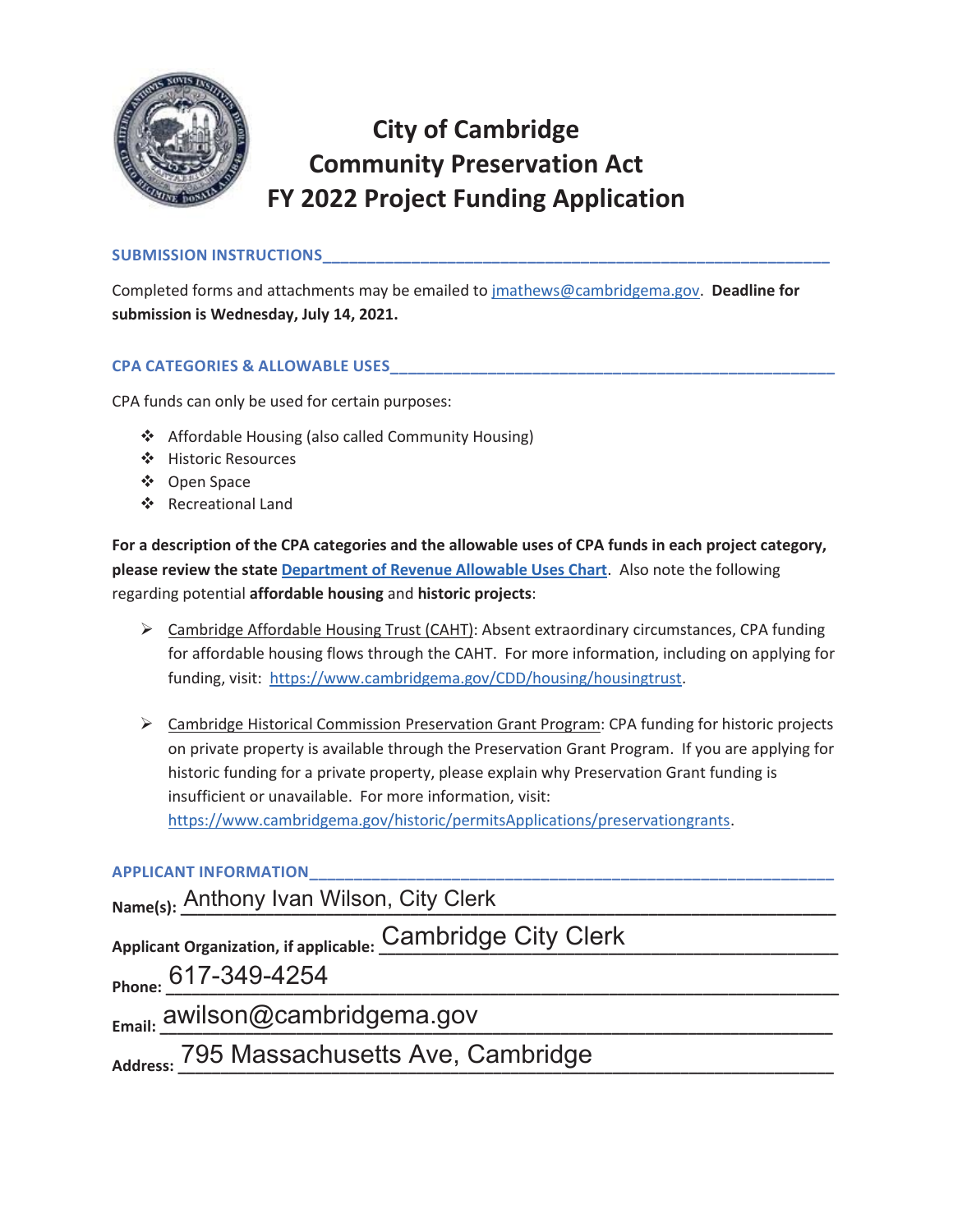### **PROJECT INFORMATION\_\_\_\_\_\_\_\_\_\_\_\_\_\_\_\_\_\_\_\_\_\_\_\_\_\_\_\_\_\_\_\_\_\_\_\_\_\_\_\_\_\_\_\_\_\_\_\_\_\_\_\_\_\_\_\_\_\_\_\_\_**

- $\triangleleft$  Applicants are encouraged to attach any maps, photographs, designs, renderings, budget documents, or other images or plans related to the project when submitting their application form.
- \* Letters of support from community members or organizations may also be attached.
- Actual quotes for project costs are strongly encouraged. Estimates may be used, so long as the basis for the estimate is explained in detail.

| <b>Project Title: City Clerk Scanning</b> |
|-------------------------------------------|
|                                           |

| Project Address: 795 Massachusetts Ave, Cambridge |
|---------------------------------------------------|
|---------------------------------------------------|

# **CPA Category:**

Affordable Housing

**Historic Resources** ✔

Open Space

Recreation

### Previous CPA Funding Received, if applicable: **with a set of the contract of the contract of the contract of the contract of the contract of the contract of the contract of the contract of the contract of the contract of t**

| CPA Funding Amount Requested: $\$646,\!250.00$ |  |
|------------------------------------------------|--|
|                                                |  |

#### **Project Description:**

*Please submit a separate word document or pdf with the following project details:* 

- o Goals/Purpose
- o Property Ownership/Site Control

*If you are not the property owner, please submit site control documentation, a memorandum of agreement (MOA), or a letter of support from the relevant public agency (e.g., the Massachusetts Department of Conservation and Recreation) as an attachment. Projects for City of Cambridge-owned property must be submitted by a City Department.* 

- o Community Support
- o Total Project Budget
- o Other Funding Description (amount, source of funds, etc.)
- o Project Timeline